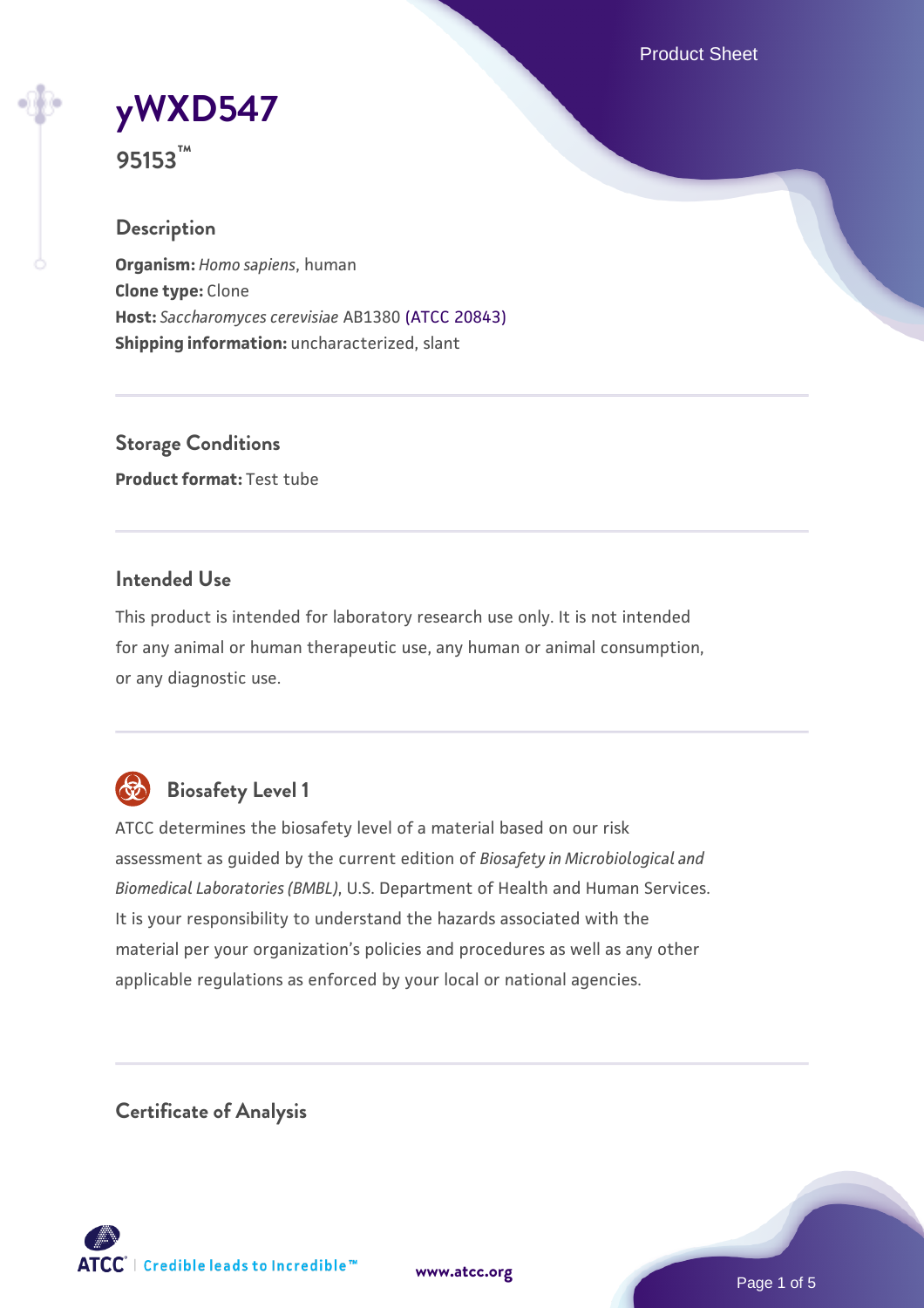

For batch-specific test results, refer to the applicable certificate of analysis that can be found at www.atcc.org.

#### **Insert Information**

**Type of DNA:** genomic **Genome:** Homo sapiens **Chromosome:** X X q24-q28 **Gene name:** DNA Segment, single copy **Gene product:** DNA Segment, single copy [DXS2135] **Gene symbol:** DXS2135 **Contains complete coding sequence:** Unknown **Insert end: Tagl** 

#### **Vector Information**

**Construct size (kb):** 100.0 **Intact vector size:** 11.700 **Vector name:** pYAC-RC **Type of vector:** YAC **Construction:** pYAC3, polylinker **Host range:** *Saccharomyces cerevisiae*; *Escherichia coli* **Centromere:** CEN4 **Cloning sites:** NotI; SacII; SalI; mLuI; ClaI; SnaBI; SmaI **Markers:** SUP4; HIS3; ampR; URA3; TRP1 Polylinker sites: Notl; SacII; SalI; mLuI; ClaI; SnaBI; SmaI **Promoters:** none **Replicon:** pMB1; ARS1

# **Growth Conditions**

**Medium:** 



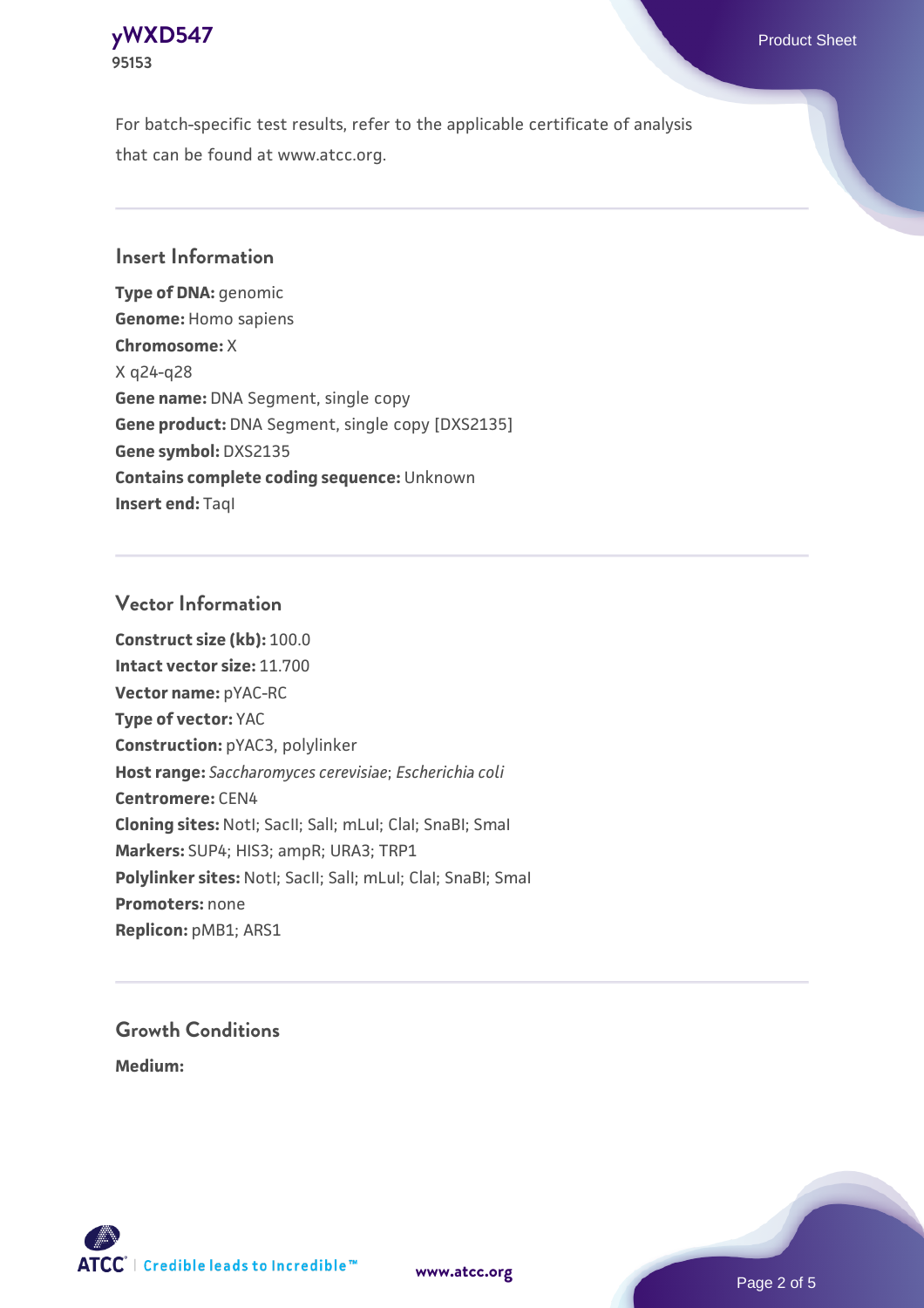**[yWXD547](https://www.atcc.org/products/95153)** Product Sheet **95153**

[ATCC Medium 1245: YEPD](https://www.atcc.org/-/media/product-assets/documents/microbial-media-formulations/1/2/4/5/atcc-medium-1245.pdf?rev=705ca55d1b6f490a808a965d5c072196) **Temperature:** 30°C

#### **Notes**

More information may be available from ATCC (http://www.atcc.org or 703- 365-2620).

## **Material Citation**

If use of this material results in a scientific publication, please cite the material in the following manner: yWXD547 (ATCC 95153)

#### **References**

References and other information relating to this material are available at www.atcc.org.

#### **Warranty**

The product is provided 'AS IS' and the viability of ATCC® products is warranted for 30 days from the date of shipment, provided that the customer has stored and handled the product according to the information included on the product information sheet, website, and Certificate of Analysis. For living cultures, ATCC lists the media formulation and reagents that have been found to be effective for the product. While other unspecified media and reagents may also produce satisfactory results, a change in the ATCC and/or depositor-recommended protocols may affect the recovery, growth, and/or function of the product. If an alternative medium formulation or reagent is used, the ATCC warranty for viability is no longer



**[www.atcc.org](http://www.atcc.org)**

Page 3 of 5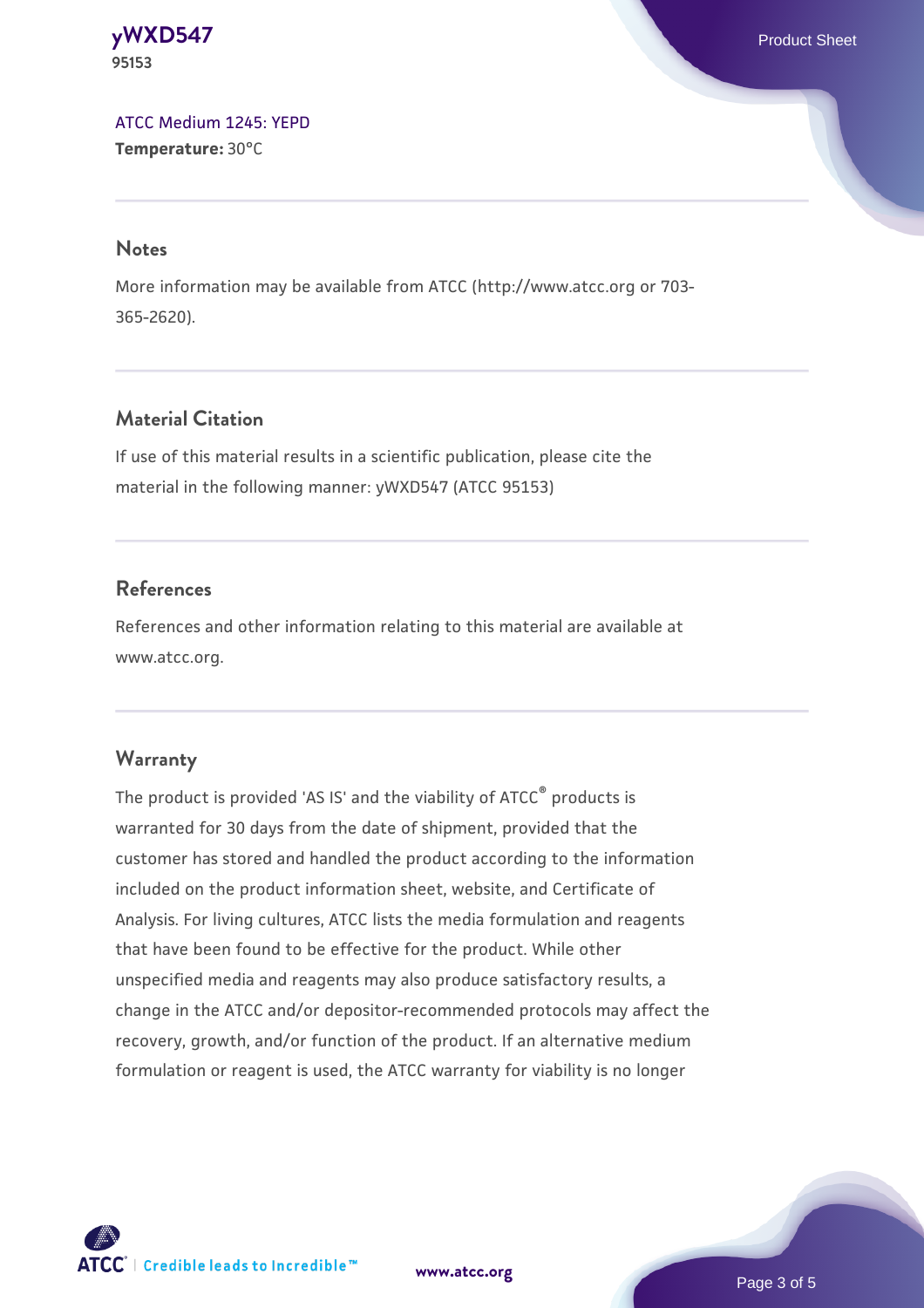**[yWXD547](https://www.atcc.org/products/95153)** Product Sheet **95153**

valid. Except as expressly set forth herein, no other warranties of any kind are provided, express or implied, including, but not limited to, any implied warranties of merchantability, fitness for a particular purpose, manufacture according to cGMP standards, typicality, safety, accuracy, and/or noninfringement.

#### **Disclaimers**

This product is intended for laboratory research use only. It is not intended for any animal or human therapeutic use, any human or animal consumption, or any diagnostic use. Any proposed commercial use is prohibited without a license from ATCC.

While ATCC uses reasonable efforts to include accurate and up-to-date information on this product sheet, ATCC makes no warranties or representations as to its accuracy. Citations from scientific literature and patents are provided for informational purposes only. ATCC does not warrant that such information has been confirmed to be accurate or complete and the customer bears the sole responsibility of confirming the accuracy and completeness of any such information.

This product is sent on the condition that the customer is responsible for and assumes all risk and responsibility in connection with the receipt, handling, storage, disposal, and use of the ATCC product including without limitation taking all appropriate safety and handling precautions to minimize health or environmental risk. As a condition of receiving the material, the customer agrees that any activity undertaken with the ATCC product and any progeny or modifications will be conducted in compliance with all applicable laws, regulations, and guidelines. This product is provided 'AS IS' with no representations or warranties whatsoever except as expressly set forth herein and in no event shall ATCC, its parents, subsidiaries, directors, officers, agents, employees, assigns, successors, and affiliates be liable for indirect, special, incidental, or consequential damages of any kind in connection with or arising out of the customer's use of the product. While reasonable effort is made to ensure authenticity and reliability of materials on deposit, ATCC is not liable for damages arising from the misidentification or



**[www.atcc.org](http://www.atcc.org)**

Page 4 of 5